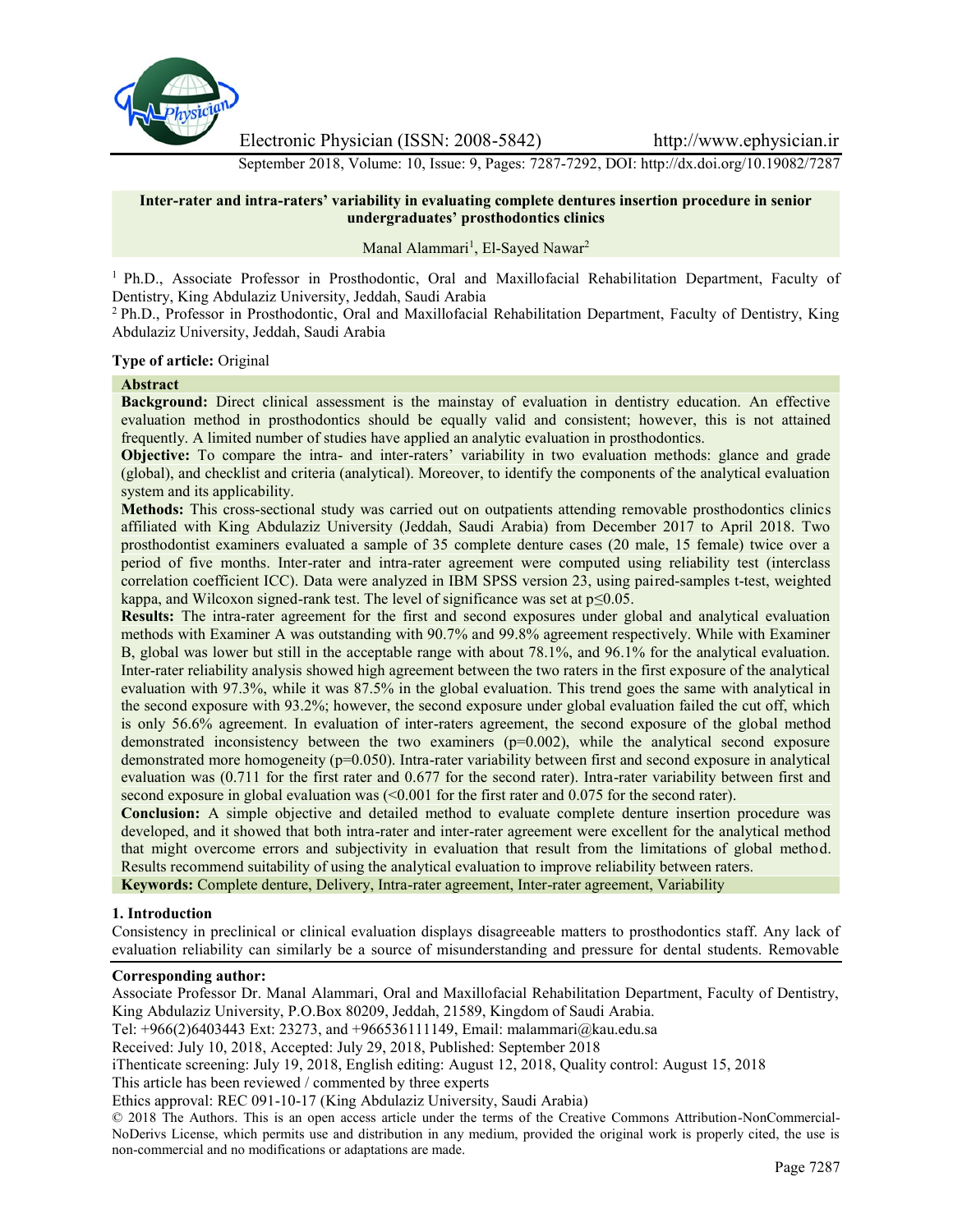complete prostheses are increasingly being used in everyday prosthodontics clinics in undergraduate dental education. Clinical prosthodontics is often concerned not only with knowledge gaining, but also with attainment of skills and their application (1). To achieve this, a reliable objective evaluation tool and criteria are required. The nature of clinical supervision, academic teaching and dental skills development in undergraduate dentistry require competent faculty calibration and agreement. Issues in agreement and calibration have been recognized to be a cause of misperception and misunderstanding among dental students, which might affect their knowledge and acceptance of information. (2, 3). Lanning and colleagues reported that dental students thought that variations and discrepancies in clinical evaluation between their supervisors and evaluators affected their clinical development (4). Moreover, it was found that inconsistency between evaluators and clinical faculty staff disturbs the students' confidence in their evaluators' feedback, which in turn affects their tendency to progress and to attain better marks (5). Furthermore, these variations in clinical evaluation on a daily basis, might affect the dental students' understanding of what standards of clinical skills and capability they need to achieve, to recognize and to amend (2). Schönwetter and coworkers (6) determined that bias associated with clinical assessment of dental student performance remains a cause of hindrance for both dental students as well as clinical evaluators.

Investigators in more recent years have concentrated on the development of marking systems centered on specific criteria and checklists as an alternative to the glance and grade method commonly used in clinical sessions, in order to improve rater performance, but the results have been vague (7). Some researchers found that development of an analytical approach using detailed checklists improved examiner reliability (8, 9). However, other investigators reported no difference between glance and grade and checklist methods of assessment (10). It has been resolved that improved staff calibration and a more inclusive system of evaluation are required to reduce the tricky issue of discrepancy during evaluation of dental students' work (11). Consequently, to encourage a well-informed system of teaching, an objective and reliable method of evaluation is vital (12).

On reviewing the literature, there is a lack of data concerning evaluation and grading of clinical procedures for construction of removable prostheses. A clinical study was done lastly to compare intra and inter-rater variability by two evaluation methods for final impressions of completely edentulous patients (13). Another study was done in 2014 to compare intra- and inter-rater variability by two evaluation methods: glance ahead grade (global), and checklist and criteria (analytical) for recording jaw relations for complete denture prosthodontics (14). Many authors have reported attempts to develop reliable laboratory and clinical evaluation systems. Reliability in clinical evaluation presents a serious problem to faculty, who must provide such judgments especially in an educational environment for undergraduates. Any deficit in consistency in evaluation will lead to confusion and it will affect the educational operation for dental students. Learning results from direct exposure to events, which forms and subsequently strengthens cognitive associations (15). Therefore, the aims of this study were to determine intra-raters and inter-raters reliability and agreement by two evaluation methods: glance and grade (global) and checklist criteria (analytical), for complete denture insertion procedures in a removable prosthodontics course in 6th year undergraduate dental students. The study also aimed to determine the most effective methods conducive to practicality, time management and equality. The null hypothesis of this study was that there would be no difference in the intra- and inter-raters reliabilities of both evaluation methods.

## **2. Material and Methods**

#### *2.1. Research design and participants*

Using a cross-sectional study, two prosthodontist examiners were enrolled, who evaluated a sample comprised of 35 complete denture cases (20 male, 15 female) selected from outpatients attending removable prosthodontics clinics at the Faculty of Dentistry, King Abdulaziz University Dental Hospital, Jeddah, Saudi Arabia. The study was conducted from December 2017 until April 2018. Regarding the eligibility criteria, any patients who fitted the following criteria and agreed to participate in the study were included: healthy oral mucosa, normally formed ridges, Class I jaw relation and no history of temporomandibular joint dysfunction.

#### *2.2. Examiners and the evaluations*

Two evaluators were faculty members, both with master's degrees and PhDs in prosthodontics and had been practicing and teaching for more than fifteen years. Examiners evaluated the prosthodontic procedures per¬formed on completely edentulous dental patients by thirty-five dental students in prosthodontics clinical sessions at the delivery (insertion) visit. Two prosthodontists evaluated the work separately, and each procedure was given a score on a 1 to 10 scale. Two sessions of calibration by both evaluators included a real complete denture patient in 4th year prosthodontics clinic in order to simulate the environment and to standardize the process. Upper and lower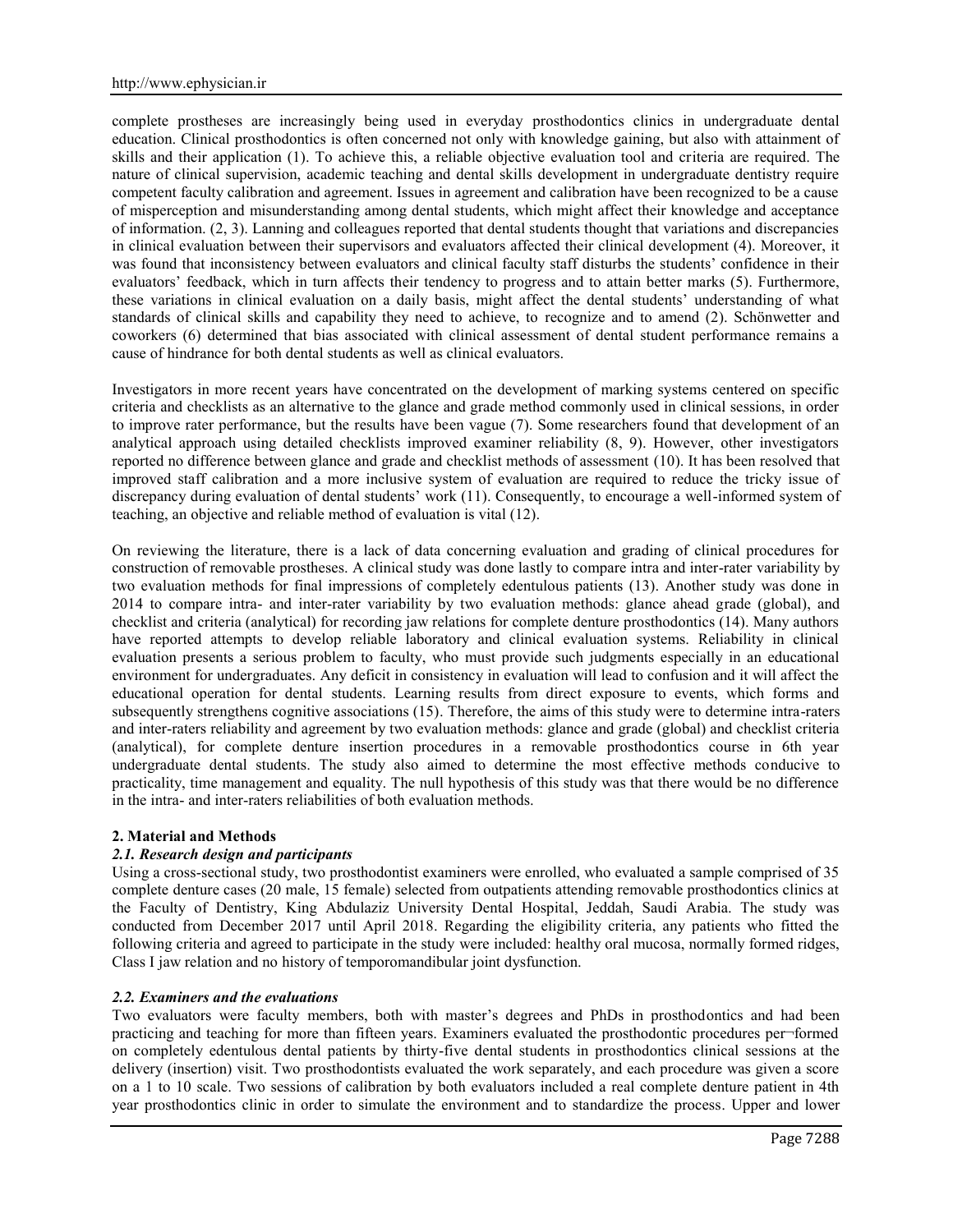complete dentures were constructed for each patient following standardized clinical and laboratory procedures by final year undergraduate dental students. Each delivered denture was given a number code and graded independently by faculty staff members (A and B) with a ten-point scale using the eye balling (glance and grade) method. After completion of the first evaluation, the examiners used the analytical method of grading. They agreed upon certain standards for denture insertion (Table 1) and sufficient training of its (analytical) method after researchers formulated their own criteria based on the requirements and the required factors needed to be present in complete denture at the delivery and insertion visit. After denture use for three days, each patient was recalled for evaluation of the denture by the same faculty staff using the same two evaluation methods. The second exposure evaluation was performed and graded using the same ten-point scale.

| Criteria               |                             | Grade given by examiner                                           |
|------------------------|-----------------------------|-------------------------------------------------------------------|
| Maxillary complete     | Extensions (out of 2)       | Check Labial extension $(0.5)$                                    |
| denture                |                             | Check Buccal extension $(0.5)$                                    |
|                        |                             | Check Posterior extension (0.5)                                   |
|                        |                             | Check palatal extension $(0.5)$                                   |
|                        | Retention (out of $0.5$ )   | Apply a firm downward vertical pull if it is satisfactory $(0.5)$ |
|                        | Stability (out of 0.5)      | Apply pressure in tissue ward direction in premolar and molar     |
|                        |                             | region if it is satisfactory $(0.5)$                              |
| Mandibular complete    | Extension (out of 2)        | Labial $(0.5)$                                                    |
| denture                |                             | Buccal $(0.5)$                                                    |
|                        |                             | Posterior $(0.5)$                                                 |
|                        |                             | Lingual $(0.5)$                                                   |
|                        | Retention (out of $0.5$ )   | Apply pull on lower anterior teeth straight upwards (0.25)        |
|                        |                             | Tilt denture outward from canine region to test the retention     |
|                        |                             | of opposite retro molar pad if it is satisfactory (0.25)          |
|                        | Stability (out of 0.5)      | Apply pressure in tissue ward direction in premolar and molar     |
|                        |                             | region if it is satisfactory $(0.5)$                              |
| For Both maxillary and | Centric Occluding relations | Vertical $(0.5)$                                                  |
| Mandibular dentures    | (out of 2)                  | Horizontal (0.5)                                                  |
|                        |                             | Evenness of occlusion (1)                                         |
|                        | Artificial teeth (out of 2) | Shape $(0.5)$                                                     |
|                        |                             | Shade $(0.5)$                                                     |
|                        |                             | Size $(0.5)$                                                      |
|                        |                             | Arrangement $(0.5)$                                               |
| Total                  | Grade out of 10             |                                                                   |

**Table 1.** The form used in analytical evaluation with its components criteria and scores for each criteria and step of evaluation.

## *2.3. Statistical methods*

This study was analyzed using IBM© SPSS© Statistics version 23 (IBM© Corp., Armonk, NY, USA). A simple descriptive statistic was used to define the characteristics of the study; continuous variables are presented by mean and standard deviations. To compare the means of two variables, a paired-samples t-test was used. These tests were done with the assumption of normal distribution. Otherwise, to compute the differences between the two continuous variables for all cases and classify the differences, a Wilcoxon signed-rank test was used. Lastly, agreement was measured by weighted kappa.

## *2.4. Ethics of research*

To conduct the study, an ethical approval was obtained from the Research Ethics Committee of Faculty of Dentistry, King Abdulaziz University (Ref: REC 091-10-17). After explaining the objective of the study verbally to the patients, a verbal patient's consent was obtained from each of them, as they were elderly and unable to read the information sheet or write.

## **3. Results**

Characteristics of the study sample are presented in table 2, which shows that no full marks were given. In addition, the global method produced higher grades. Table 3 shows that the first and second exposures agreement under global and analytical with Examiner A is excellent with 90.7% and 99.8% agreement respectively. While under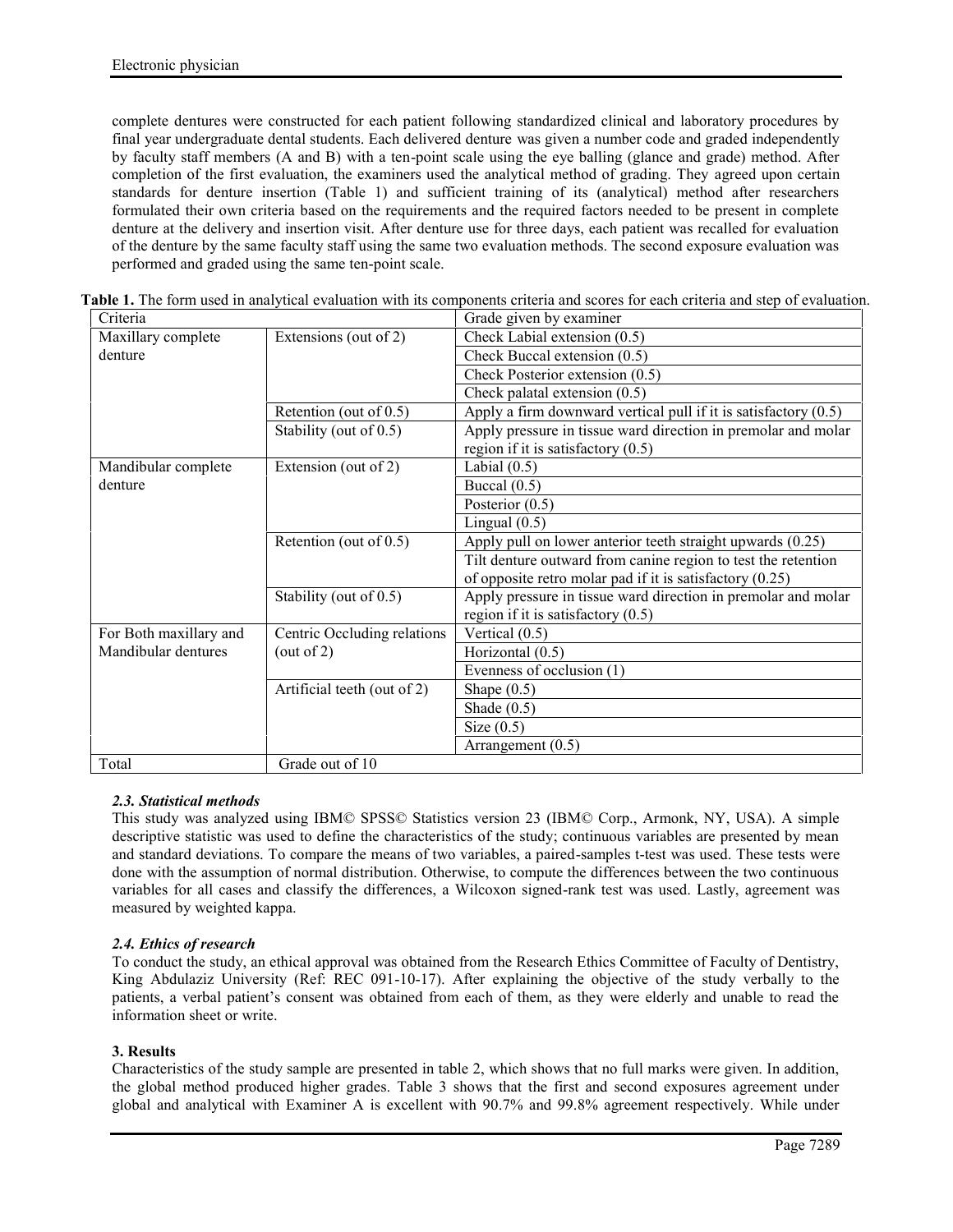Examiner B, global was lower with about 78.1% and 96.1% in analytical. There was high agreement between the two raters in the first exposure in analytical (97.3%). This trend continues with analytical in the second exposure with 93.2%, however, in the second exposure under global it failed the cut off, which is only 56.6% agreement. Regarding the evaluation of inter-rater agreement, the first observations demonstrated homogeneity among the examiners in global evaluation  $(p=0.0581)$ . However, for the second observations, inconsistency was observed (p=0.002). Moreover, in the analytical method, it was more homogenous as shown in Table 4. The intra-rater variability for the glance and grade or the criteria and checklist methods of evaluation were measured using the paired sample t-test. The study showed sig¬nificant difference in examiner A in the global method (p<0.001) (Table 5). The inter-rater variability tests were mea¬sured using Wilcoxon signed rank test. As displayed in Table 6, for most of the measurements, there was a non-significant difference among the evaluators except for the global method for evaluator A  $(p=0.001)$ .

| Examiner   | Method of evaluation | Exposure        | n  | Min  | Max  | Mean | <b>SD</b> |
|------------|----------------------|-----------------|----|------|------|------|-----------|
| Examiner A | Global Method        | First exposure  | 35 | 5.00 | 8.50 | 6.99 | .9        |
|            |                      | Second Exposure | 35 | 6.00 | 9.50 | 7.64 | .9        |
|            | Analytical Method    | First exposure  | 35 | 4.25 | 8.25 | 6.60 | 1.2       |
|            |                      | Second Exposure | 35 | 4.50 | 8.00 | 6.61 | 1.2       |
| Examiner B | Global Method        | First exposure  | 35 | 6.00 | 9.00 | 6.93 | .9        |
|            |                      | Second Exposure | 35 | 6.50 | 9.00 | 7.14 | .7        |
|            | Analytical Method    | First exposure  | 35 | 5.00 | 8.25 | 6.76 | 1.0       |
|            |                      | Second Exposure | 35 | 5.00 | 8.25 | 6.79 | 1.0       |

**Table 2.** Characteristics of the 35 Study Samples

# **Table 3.** Inter and intra-raters agreement.

| Agreement                           | Examiner and    | Global Evaluation  |           | <b>Analytical Evaluation</b> |                |  |
|-------------------------------------|-----------------|--------------------|-----------|------------------------------|----------------|--|
|                                     | exposure        | (Glance $&$ Grade) |           | (criteria & checklist)       |                |  |
|                                     |                 | Correlation        | p-value * | Correlation                  | $p$ -value $*$ |  |
| Intra-rater agreement               | Examiner A      | 0.907              | < 0.001   | 0.998                        | < 0.001        |  |
|                                     | Examiner B      | 0.781              | < 0.001   | 0.961                        | < 0.001        |  |
| Inter-rater (Between Examiner A and | First Exposure  | 0.875              | < 0.001   | 0.973                        | < 0.001        |  |
| Examiner B)                         | Second Exposure | 0.566              | 0.009     | 0.932                        | < 0.001        |  |

\* Paired-samples t-test was used

**Table 4.** Difference between first and second exposure in both evaluation methods.

| Variables                  | Global Method (Mean $\pm$ SD) |                 | Analytical Method (Mean $\pm$ SD) |                 |  |  |
|----------------------------|-------------------------------|-----------------|-----------------------------------|-----------------|--|--|
|                            | First exposure                | Second Exposure | First exposure                    | Second Exposure |  |  |
| Examiner A                 | $6.99 \pm 0.9$                | $7.64\pm0.9$    | $6.60 \pm 1.2$                    | $6.61 \pm 1.2$  |  |  |
| Examiner B                 | $6.93 \pm 0.9$                | $7.14 \pm 0.7$  | $6.76 \pm 1.0$                    | $6.79 \pm 1.0$  |  |  |
| p-value *                  | 0.581                         | 0.002           | 0.010                             | 0.050           |  |  |
| $\cdots$ $\cdots$ $\cdots$ |                               |                 |                                   |                 |  |  |

\* Paired-samples t-test was used

**Table 5.** Intra-rater's variability.

| Examiners  | Methods           | Exposures       | Mean $\pm$ SD  | p-value * |
|------------|-------------------|-----------------|----------------|-----------|
| Examiner A | Global Method     | First exposure  | $6.99 \pm 0.9$ | < 0.001   |
|            |                   | Second Exposure | $7.64 \pm 0.9$ |           |
|            | Analytical Method | First exposure  | $6.60 \pm 1.2$ | 0.711     |
|            |                   | Second Exposure | $6.61 \pm 1.2$ |           |
| Examiner B | Global Method     | First exposure  | $6.93 \pm 0.9$ | 0.075     |
|            |                   | Second Exposure | $7.14 \pm 0.7$ |           |
|            | Analytical Method | First exposure  | $6.76 \pm 1.0$ | 0.677     |
|            |                   | Second Exposure | $6.79 \pm 1.0$ |           |

\* Paired-samples t-test was used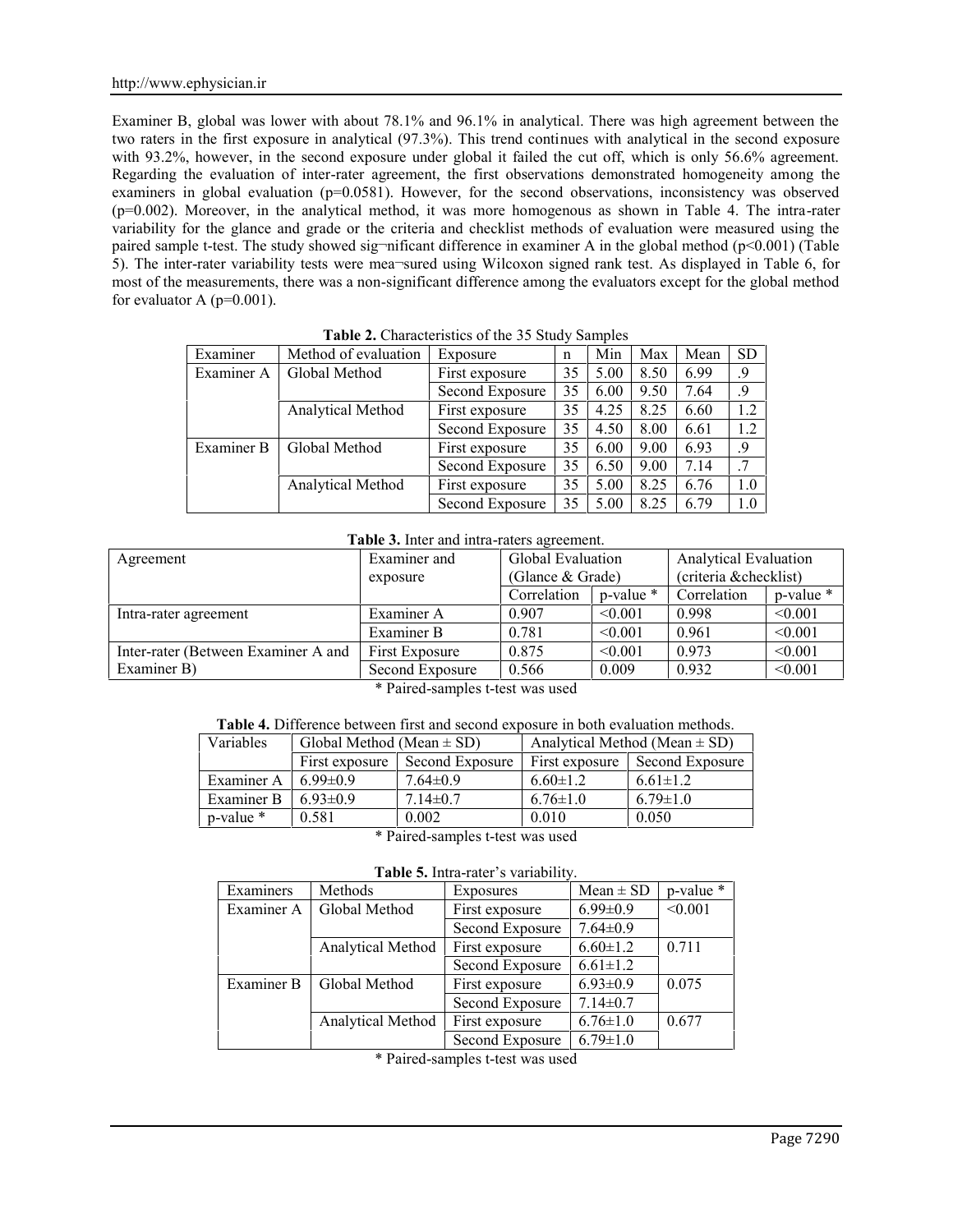| <b>Table 6.</b> Inter-rater s Variability.                             |                |            |
|------------------------------------------------------------------------|----------------|------------|
| Comparison of exposures<br>p-value                                     |                |            |
|                                                                        | Examiner A     | Examiner B |
| First exposure Global Method vs. Second Exposure Global Method         | $\leq 0.001$ * | 0.056      |
| First exposure Analytical Method vs. Second Exposure Analytical Method | 0.705          | 0.751      |
| * Wilcoxon signed rank test was used                                   |                |            |

**Table 6.** Inter-rater's Variability.

Wilcoxon signed-rank test was used.

#### **4. Discussion**

In this study, reliability refers to an indication of the consistency of scores between raters and for the same rater at different times. It has been found that the glance and grade method failed the agreement. As Chambers and coworkers revealed, assessors do not consider the glance and grade method, which is commonly used for evaluation in dental clinics, as a perfect system, nevertheless, it is widely used (16). Paskins et al., assessed the use of a criterion based checklist in which two assessors used the tool and showed inter-rater agreement of  $>0.9$  (17), which is similar to the result of this study with analytical evaluation agreement >0.93. In this study, the variability was from 3 to 4 marks and full marks were still not awarded (18). Moreover, using the analytical method had less in variability among evaluators. However, the global method in the current study findings indicated that the problem in discrepancy of evaluating undergraduate dental students for completely edentulous patients in removable prosthodontics exists. For the two examiners, this agreement may be considered highly acceptable, because it exceeded 90%. Similarly, Goepferd and Kerber (8) used the analytical system for evaluation using specific standards. They reported that the method was superior to the glance and grade method in reducing the variability among the two examiners. Our results agreed with their findings and other recent study findings (13, 14). Therefore, the analytical method was assumed to be reliable since one examiner performing multiple evaluation could obtain high agreement, and different evaluators acquired comparable evaluation values.

It was found that global reading was higher than analytical reading for both examiners. Our results did not agree with the work of Vann and coworkers (10) who reported that no method of evaluation resulted in more reliability between examiners. In many dental schools and due to practical conditions, the glance and grade method is still functional (12). It is vital to develop a practical reproducible, easily applicable method to evaluate the denture insertion procedure, as this step has a major impact on the patients' satisfaction. On the other hand, it is anticipated that by using the analytical method, it might help the student to learn the important aspects of a finished complete denture and what it should fulfill. Nevertheless, the analytical method needs staff training, as suggested by Satterthwaite and Grey (18). Lastly, examiners' reliability is essential in the teaching and learning development of the undergraduate dental students. Consequently, new evaluation methods and techniques of unvarying evaluation need to be executed to endorse a well-organized scheme of evaluation. Regarding the study limitations, we acknowledge that further research including validation of the developed analytical method for evaluation of the delivery step in complete denture construction process is needed.

## **5. Conclusions**

Results showed that both intra-rater and inter-rater agreement were excellent for the analytical method that might overcome errors and subjectivity in evaluation that result from the limitations of the global method. Results of this study indicated that the analytical method of evaluation might provide more accurate, reliable and unbiased evaluation. This study also provided an example of how analytical evaluation in denture delivery procedure can be applied to prosthodontic dentistry. Finding a method like the analytical explained in this paper is highly needed, as it showed that it is an agreeable method that satisfies the practicality. It is important to develop a reproducible, and easily applicable evaluation method to correctly evaluate complete denture constructions steps in the clinic. Consequently, improved staff training and standardization are required for better evaluation.

## **Acknowledgments:**

This study was an original research idea. The researchers would like to thank the authorities, the students and the patients who agreed to participate and had enough patience in this research, and all those who had helped in the various stages of this research at King Abdulaziz University Dental Hospital, Jeddah, Saudi Arabia. The authors received no financial support for the research, authorship, and/or publication of this article.

## **Conflict of Interest:**

There is no conflict of interest to be declared.